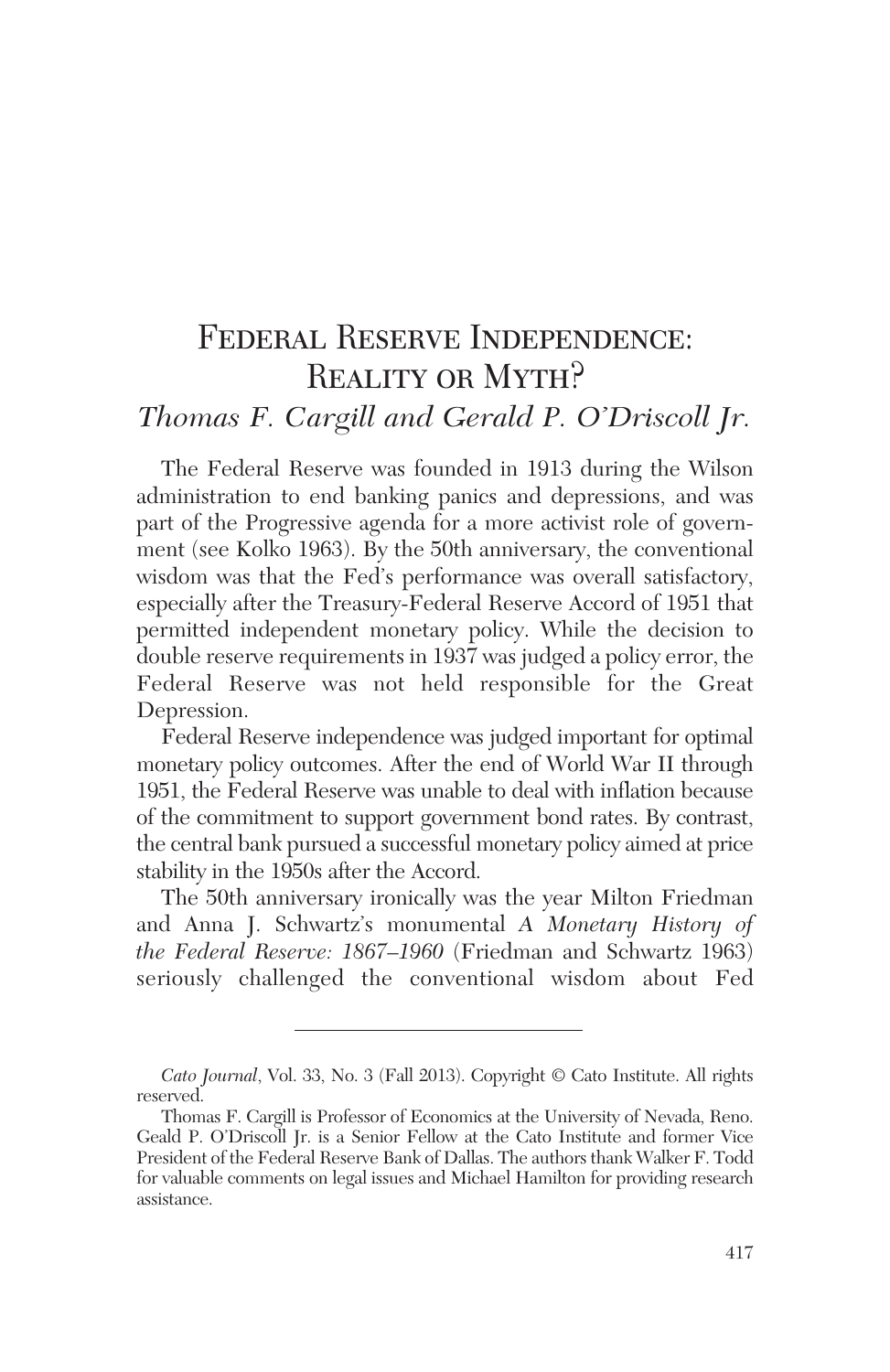performance, especially during the Great Depression.<sup>1</sup> By the 1980s, the conventional wisdom of a well-performing central bank came under serious question. Research showed the Fed's restrictive policy in the 1930s contributed to the collapse and stagnation of the economy, while the expansionary policy in the late 1960s through the late 1970s contributed to the Great Inflation. Monetary policy performance after the disinflation of the early 1980s and price stability through the end of the 20th century was viewed in more positive terms. However, easy monetary policy during the run-up in real estate prices from 2001 through 2005 and the unprecedented increase in Federal Reserve assets starting in late 2008 have brought new criticism of Fed performance (see Selgin, Lastrapes, and White 2010; Taylor 2009).

Although the belief that the Fed has performed as promised no longer holds sway, the conventional wisdom holds that the Fed is independent, and that independence is important for price stability. The IMF and the OECD place high priority on de jure central bank independence; central bankers emphasize the importance of independence in the conduct of policy (Kohn 2009); references to the importance of independence in news accounts are extensive (*Wall Street Journal* 2012); and the inverse correlations between measures of central bank independence and inflation are widely accepted and are now becoming standard in textbooks.

The conventional wisdom with regard to Fed independence is not convincing. First, the Federal Reserve, considered to be one of the world's more de jure independent central banks, played a key causative role in the Great Inflation from 1965 to 1985. Allan H. Meltzer's history of the Federal Reserve (Meltzer 2003, 2009) demonstrates the sensitivity of the Fed to political institutions despite its de jure independent status. Moreover, the diary of former Fed chairman Arthur F. Burns from 1969 to 1974 (Ferrell 2010) reinforces Meltzer's analysis and presents a challenge to the modern view.

Second, the methodological and statistical foundation of the widely accepted inverse correlations between measures of central

<sup>1</sup> Clark Warburton and several others had challenged the conventional wisdom regarding the performance of the Federal Reserve, but they did not initiate a broad debate as did Friedman and Schwartz (see Cargill 1979).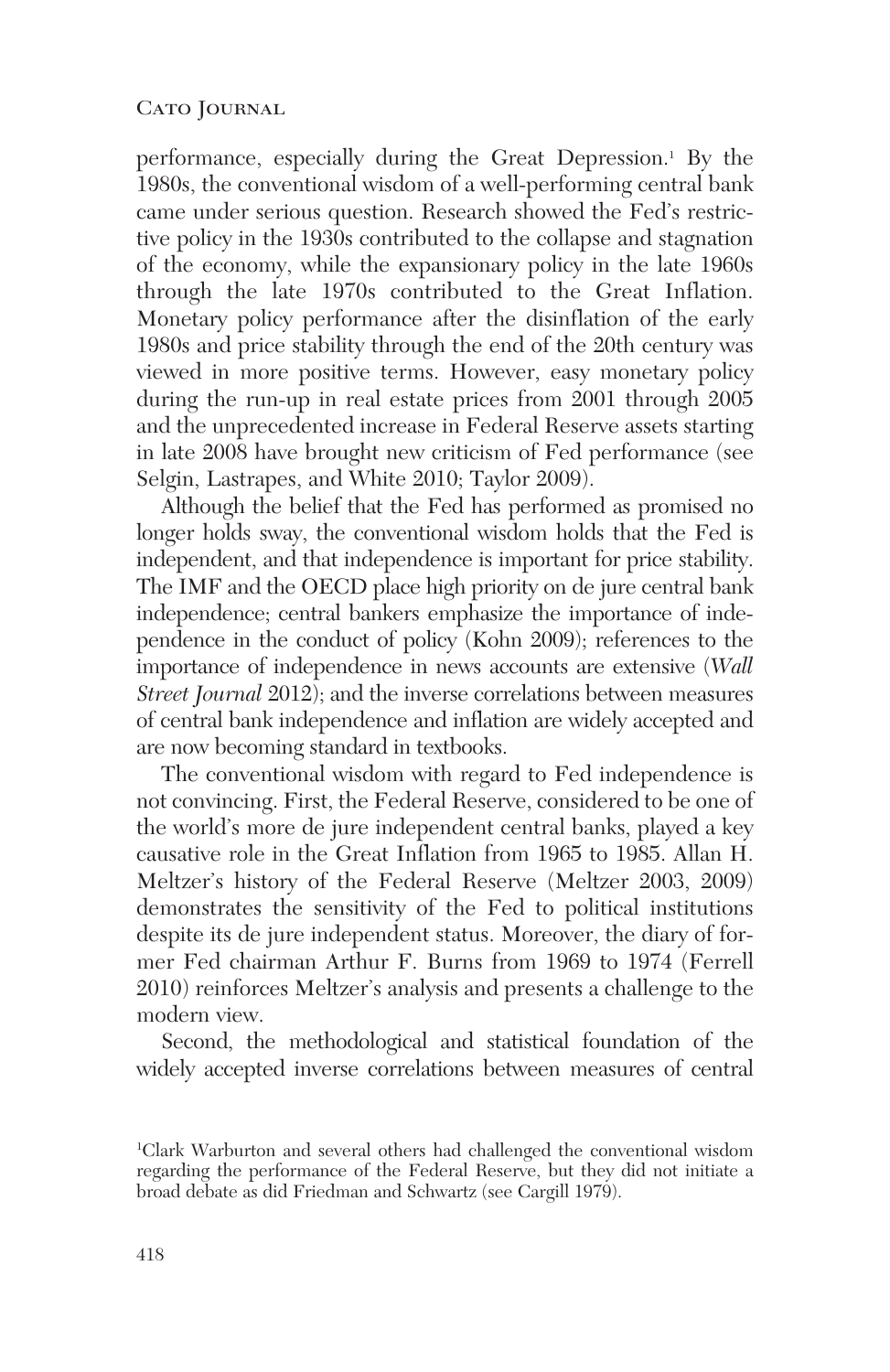bank independence and inflation are flawed. The juxtaposition between the historical postwar record of the Federal Reserve and the stable and high indexes of independence assigned to the Federal Reserve are difficult to reconcile.

This article argues that Federal Reserve de jure independence is far too uncritically accepted as a foundation for a stable financial and monetary environment. Not only is the foundation weak but its widespread acceptance permits central banks like the Fed to engage in suboptimal policy with political undertones. Independence is more myth than reality.

## The Misunderstood 1951 Accord

The 1951 Accord has generated a misconception about Fed independence and established a misdirected concept of central bank independence in general for decades that emphasized de jure independence. The conventional view is that once the Fed regained its independence, and was thus freed from political pressure, it was able to pursue price stability as judged by the inflation record of the 1950s. That view was adopted elsewhere because the United States was the most powerful and influential country in the world and the Fed was the predominant central bank, given the key role of the dollar as a global reserve currency.

The conventional view of the 1951 Accord is incorrect. In no sense was the Federal Reserve freed from political pressure despite dropping the requirement to support government bond prices. Indeed, President Truman forced Fed chairman Thomas B. McCabe to resign several days after the 1951 Accord despite the fact his term as a board member legally extended until 1956 (Meltzer 2003: 712).

The Accord provided the foundation for the modern view of independence—namely, that once the Federal Reserve was no longer required to support government bond prices it was able to focus on price stability. That view, however, ignored the fact that the Fed operated with multiple policy targets, and it failed to recognize that monetary policy was mostly nontransparent (Santoni 1986). The Fed was able to pursue whatever targets seemed appropriate at the time, and there was no guarantee the choice would be invariant to the wishes of politicians. Consequently, there was no guarantee the "independent" Federal Reserve would achieve price stability.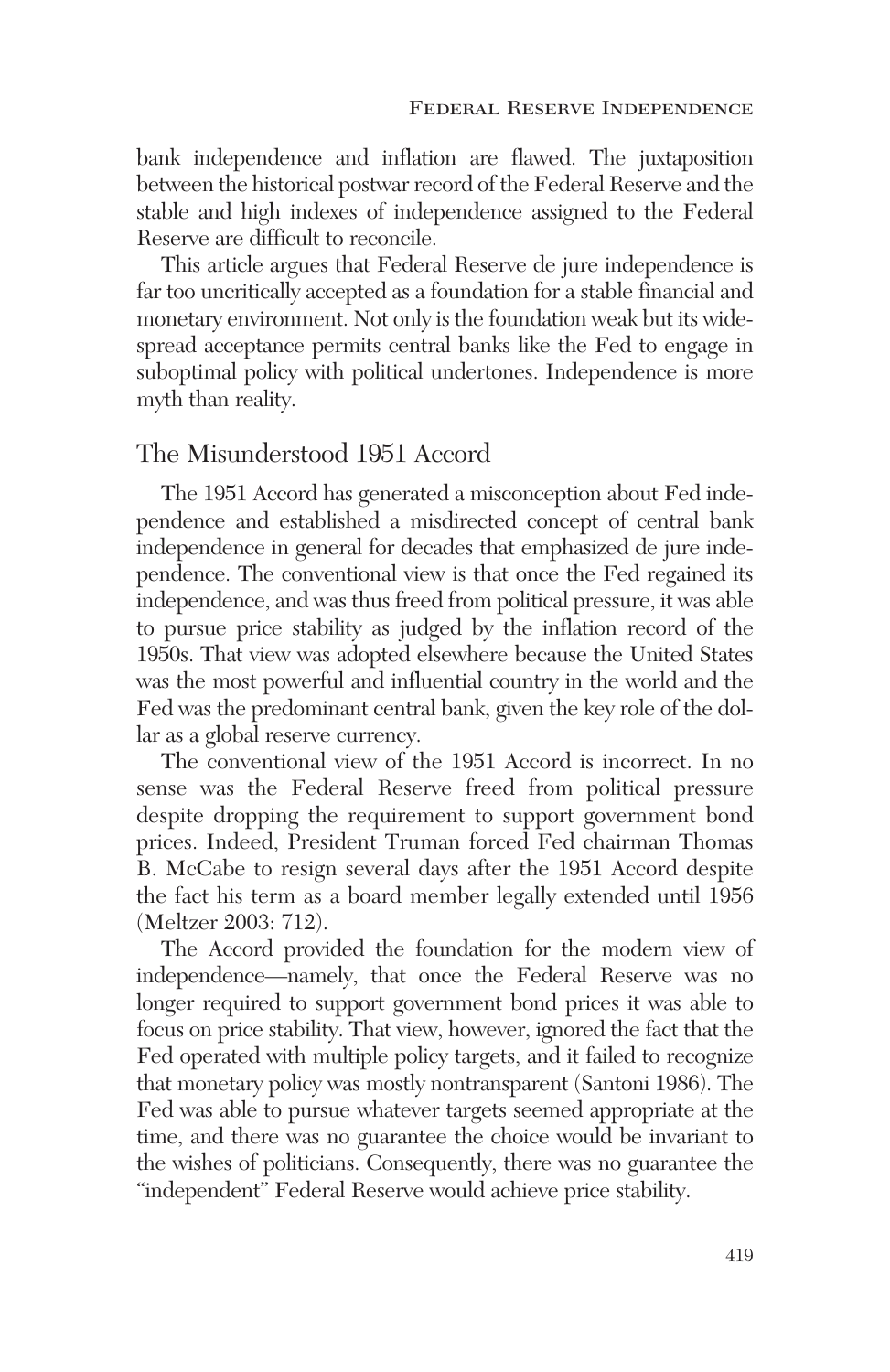## The Post-Accord Federal Reserve: Martin and Burns

Federal budget deficits shrank to comparatively small amounts after the end of the Korean War in 1953. The budget deficit of fiscal year 1955 was half that of 1953. There were budget surpluses in 1956–57 and 1960. Spikes in budget deficits were associated with recessions and did not represent shifts in the structural deficit (Buchanan and Wagner 1977: 43–47).

The era of Keynesian growth-enhancing spending, major social programs, and political pressure on the Federal Reserve did not come until the Kennedy and Johnson administrations (Buchanan and Wagner 1977: 47–50). Meltzer's detailed history clearly shows the increasing politicization of the Fed under Chairman William McChesney Martin from the early 1960s to his retirement in 1970. The 1950s were not much of a challenge to any Fed chairman, or a test of the institution's independence, because that era was one of small budget deficits (or even surpluses) and a relatively non-activist government. Martin was able to use countercyclical monetary policy ("leaning against the wind") to maintain economic growth and keep inflation low (Friedman and Schwartz 1963: 631, 631n33). He was not seriously tested until President Johnson implemented the Great Society program and launched the Vietnam War. Deficits ballooned, which the Federal Reserve at least partially accommodated. Meltzer's history provides ample references to illustrate Martin's vision of independence that placed a rather low priority on price stability. The result was an increase in inflation after 1965 that became the Great Inflation in the 1970s.

Martin's term as chairman ended by statute on January 31, 1970, and President Nixon replaced him with Arthur F. Burns, who had served as chairman of the Council of Economic Advisers in the Eisenhower administration and advised Nixon in his failed run for the presidency in 1960. Nixon trusted Burns and brought him into the administration to serve as counselor to the president. In that position, he attended cabinet meetings and met frequently with the president. On January 31, 1970, Burns was sworn in as the new chairman of the Federal Reserve.

The Fed's performance under Burns has been heavily criticized. Our focus is not on the technical issues of the failure of monetary policy in the 1970s, which have been reviewed in many places. Rather, we are interested in *why* Burns acted the way he did.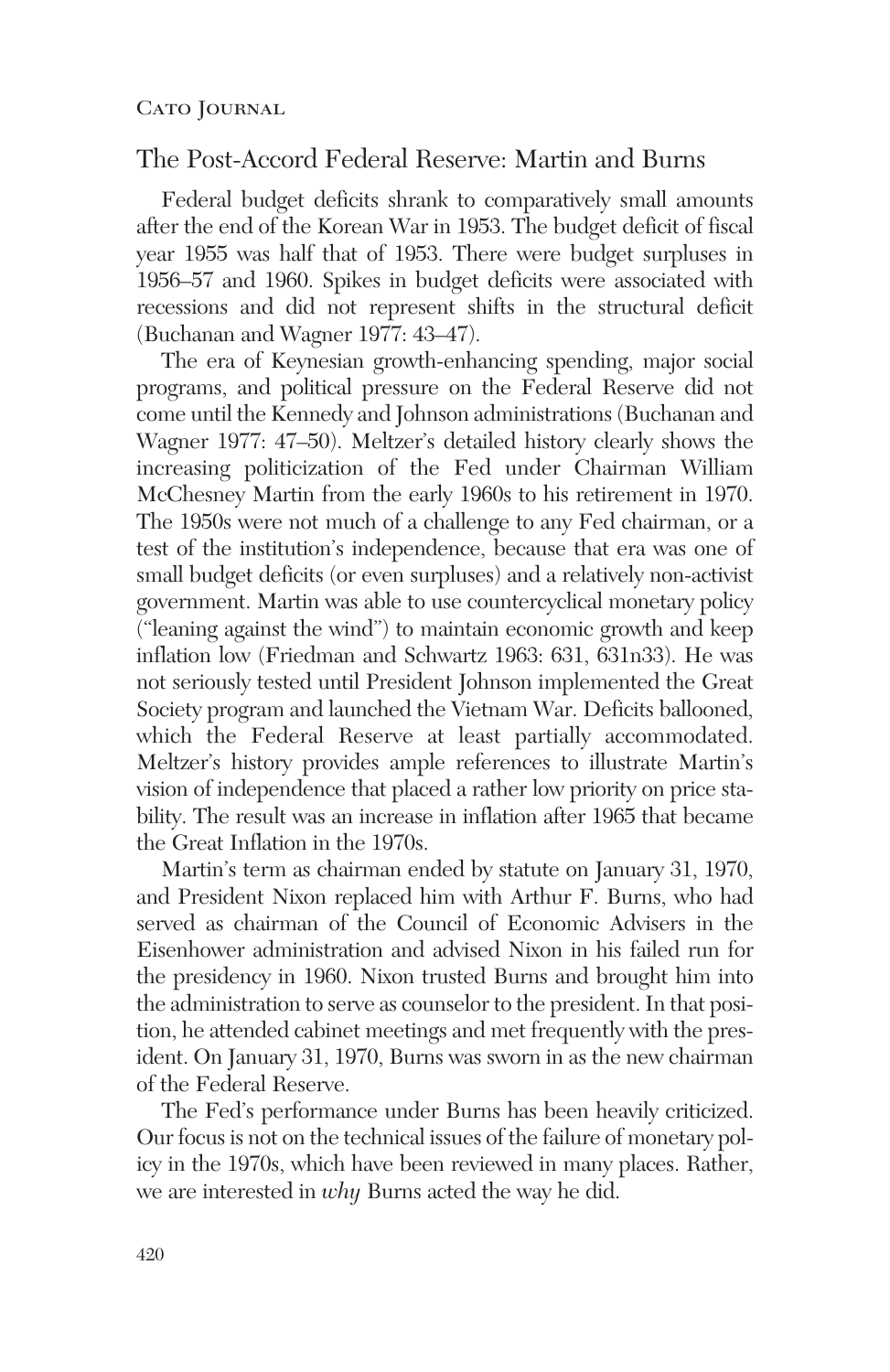If any scholar had remaining doubts about whether Nixon and Burns politicized the Federal Reserve, Burns's diary is a strong antidote. We now have an account of what happened in Burns's own words. The diary was secret, or as secret as anything is these days, and only opened to the public in 2008 at the Gerald R. Ford library in Ann Arbor (Ferrell 2010: xi). Those who adhere to the modern view of central bank independence will be seriously challenged after a review of the diary.

Not surprisingly, Burns casts his role in the best possible light. In his view, the president is surrounded by men of weak character and intelligence. Martin was a "pathetic slob" (Ferrell 2010: 14). Though he later revised his opinion, he initially held George Shultz in low esteem. Then there was the "poor and wretched [Paul] Volcker never knowing where he stood on any issue" (Ferrell 2010: 65). And, of course, there were Ehrlichman and Haldeman, who would not likely have fared well in any diaries but their own.

Burns remained an integral part of the Nixon administration, continuing to function in some ways as counselor while serving as Fed chairman. He attended cabinet meetings and was a frequent White House visitor. Some of those meetings involved the Quadriad: the Fed chairman, the chairman of the Council of Economic Advisers, the director of the OMB, and the Treasury secretary. Burns also participated in many political discussions, including the president's re-election prospects. After a meeting with President Nixon on March 21, 1971, Burns wrote in his diary that the president "agreed with my policy [and] preferred a slow start of the recovery which may then gather momentum in 1972." Burns continued that the president "wants to rely primarily on me and [John] Connally in monitoring policy, that McCracken and Shultz—while able economists—did not understand politics, that I could handle both economics and politics, and that Connally was good at politics and therefore a great asset" (Ferrell 2010: 40).

The Nixon White House was under sway of what can be called "political monetarism." The president's aides accepted Milton Friedman's arguments on the power of monetary policy. However, Friedman wanted monetary policy to be employed to control inflation and maximize long-term economic growth while the Nixon White House understood that suitably timed monetary surprises could temporarily boost economic growth and help the president's re-election prospects. Consequently, Nixon's staff was repeatedly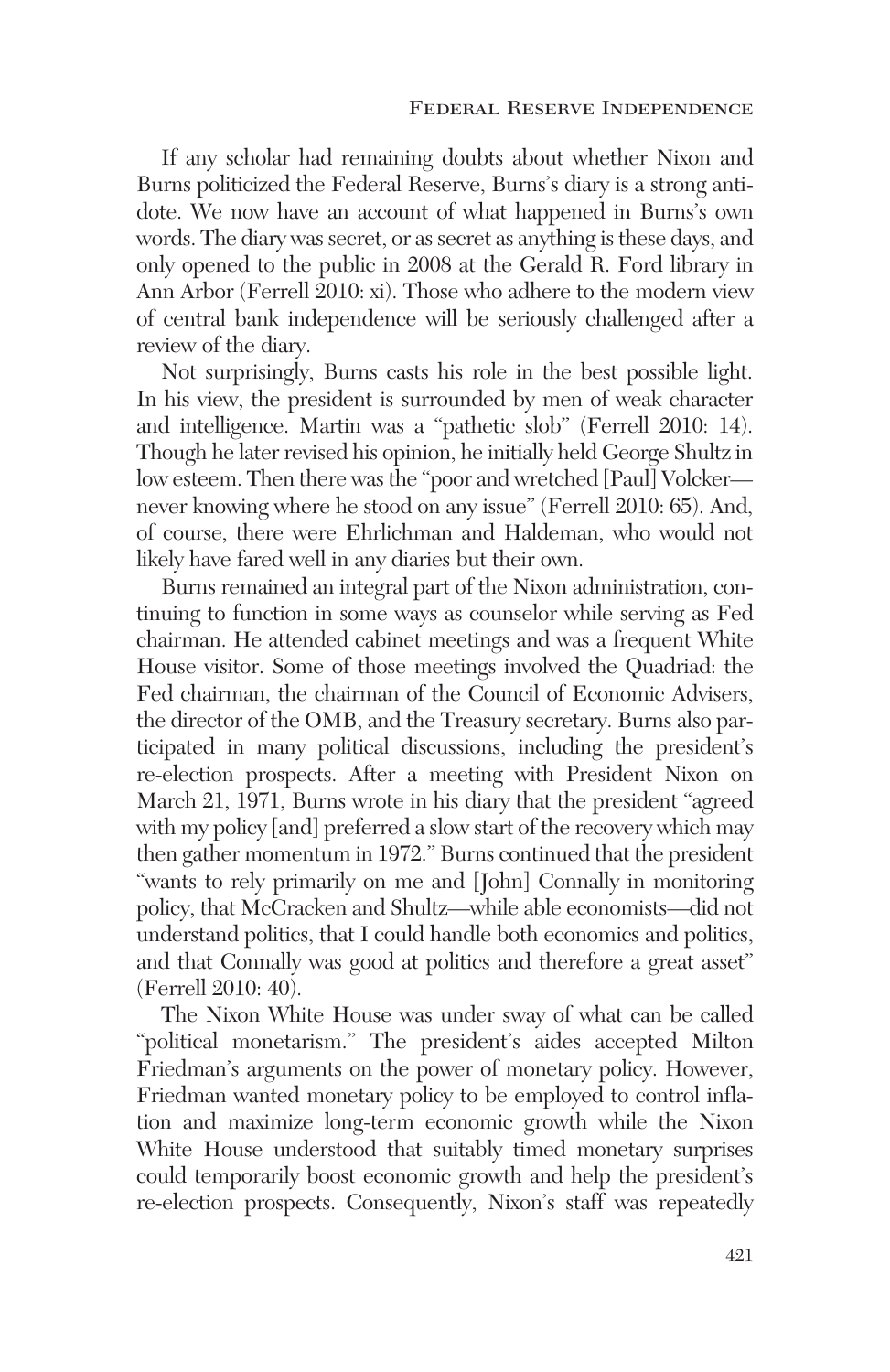pressuring Burns to boost money supply growth. Burns expressed no problems with that pressure other than he was on top of things and it was a matter of timing.

In an entry dated February 29, 1972, referring to a meeting with Nixon on February 14, Burns recounts that he told the president: "I was looking after monetary policy and that [the president] need not be concerned about the possibility that the Federal Reserve would starve the economy" (Ferrell 2010: 74–75). Burns also noted "personnel problems" at the Board. Federal Reserve Board member Andrew Brimmer had spoken his mind independently in public. Burns wanted him out and asked Nixon to find a position for him outside of the Federal Reserve. They discussed ambassadorships and Burns observed wryly that "I expressed strong doubt about Brimmer [a black] accepting an African post" (Ferrell 2010: 75).

Those who adhere to the modern view of independence are encouraged to study the history of the Federal Reserve under both Martin and Burns. The price stability of the 1950s did indeed appear consistent with an independent central bank focused on price stability; however, Martin had little problem shifting to a more supportive role of the government as the government shifted to a more activist-Keynesian orientation in the Kennedy and Johnson administrations. Burns who came to the board with strong academic credentials continued the Martin tradition of viewing Federal Reserve independence as "independence within government." Throughout the 1970s, Burns conducted monetary policy during the Nixon, Ford, and Carter administrations with the same political sensitivity. Many observers have noted that Nixon played politics with the Federal Reserve but dismiss the general importance of the episode by presenting Nixon and Burns as aberrations. We regard this as selective elimination of information. In contrast, we believe that the Fed's independence to pursue price stability is the aberration, and not the norm as in the modern view of central bank independence. The norm is for the Fed to be sensitive to political pressure.

It should be noted in passing that advocates of the modern view also dismiss the Bank of Japan's record of price stability from 1950 through the 1980s (the early 1970s being an exception) as an aberration of the view that dependent central banks generate higher inflation than independent central banks. The BOJ has always been a problem for the modern view (Cargill 1989, 1995a, 1995b, 2013) because as one of the world's most de jure dependent central banks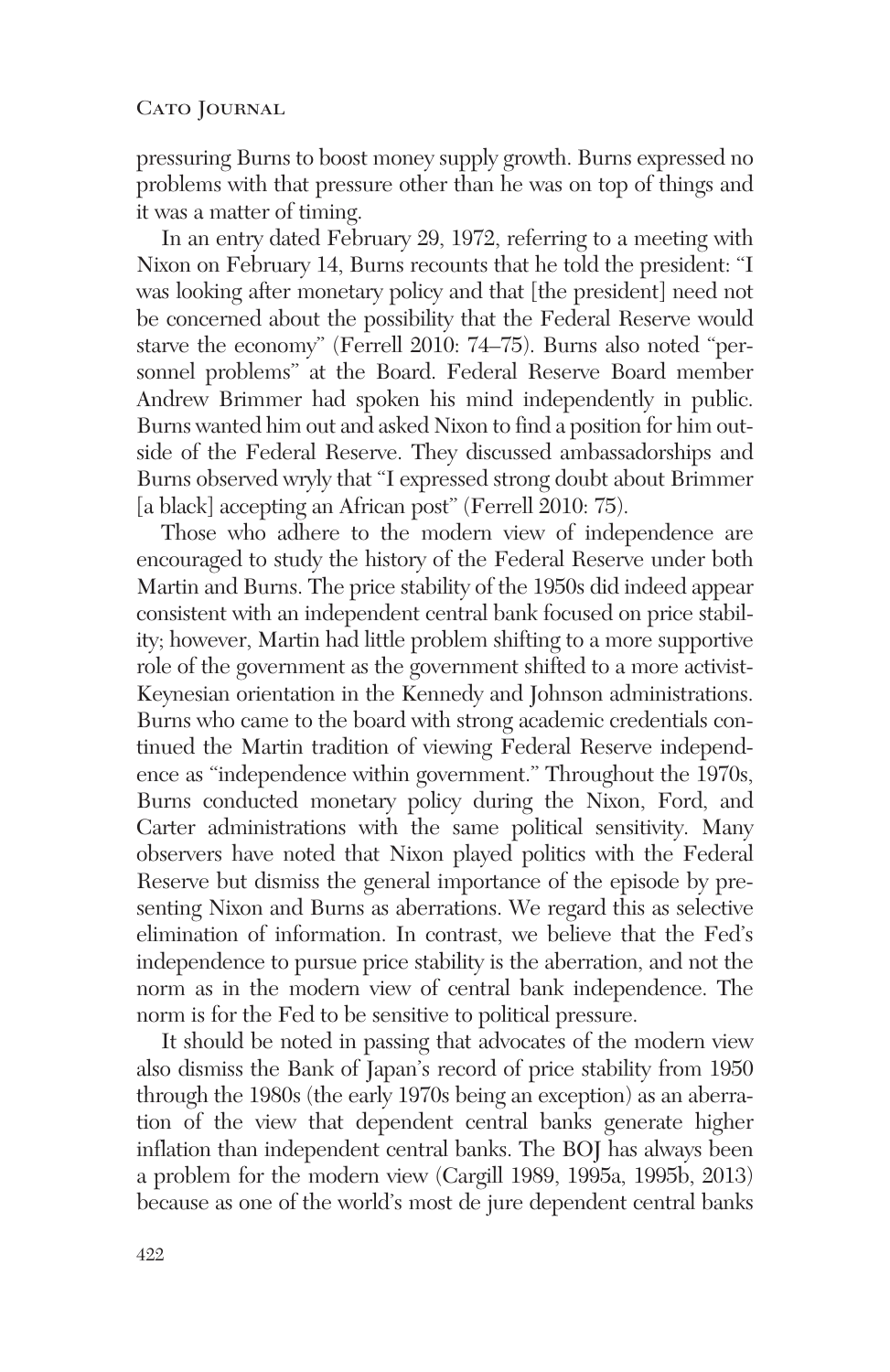from 1882 through 1998, the BOJ achieved an impressive record of price stability throughout much of the postwar period. The "aberration" explanation provides a weak reed to support the modern view of central banking.

# The Post-Burns Federal Reserve

Paul Volcker took over from G. William Miller, who served briefly as chairman in 1978–79. Volcker restored the Fed's reputation and its image as an independent central bank focused on long-run price stability. He was able to do so because he had the backing first of President Carter and then of President Reagan, who had been convinced by his economic advisors, like George Shultz, that ending inflation was critical to restoring prosperity (Pollock 2012: A11). Volcker gained the operational independence to end inflation by making price stability the most important policy target. President Reagan's firing of the air traffic controllers in 1981 convinced markets the Fed would be permitted to continue with its disinflation policy.

The contrasts between Martin, Burns, and Volcker are critical to understanding the weakness of the modern view. Independence to pursue price stability is conditioned on the political environment irrespective of the de jure institutional relationship between the central bank and the government. The episodes illustrate that, in discussing central bank independence, one must always ask "independent" of whom and in what time frame?

The Volcker Federal Reserve arguably gained operational independence of Congress to end inflation, but this political acquiescence was not permanent. The Fed accomplished this by becoming more politically dependent on the executive branch. The only thing President Reagan asked in return was sound monetary policy. That strategy was in the country's best interest, but political support even in the right direction is no foundation for a price-stabilizing central bank.

Political pressure is political pressure even if it happens to lead to correct policy.

The Volcker Fed was relatively independent, certainly more so than under Martin, and especially under Burns, and more so than today. Volcker was succeeded by Alan Greenspan, who in turn was succeeded by Ben Bernanke. All are still living, and Bernanke still serves as chairman, which complicates rendering an objective assessment.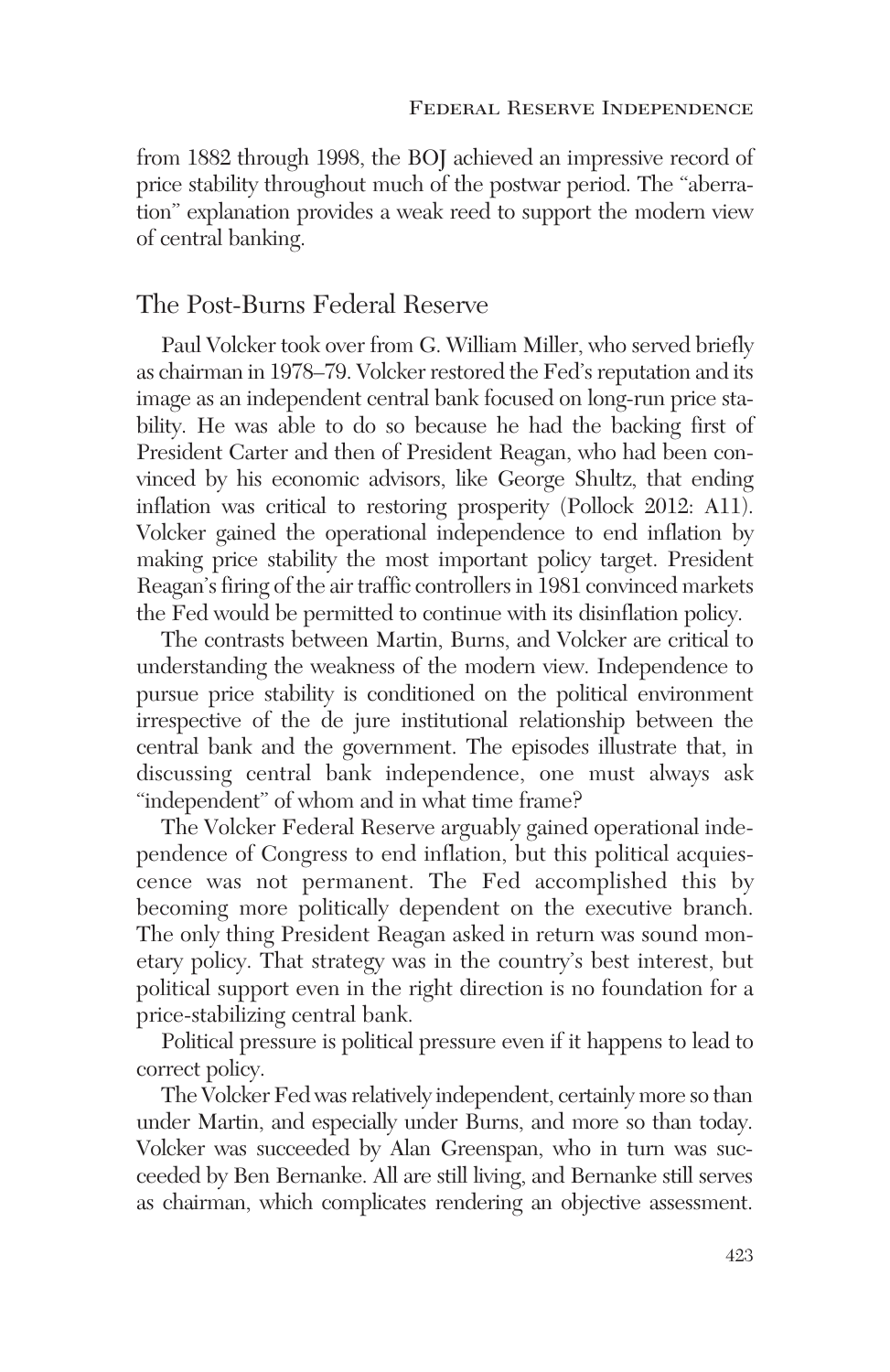In Greenspan's case, time has passed since he completed his term. We have no diary, only a self-serving defense of his tenure.

Analyzing Greenspan's tenure's involves answering a two-part question. First, is the Greenspan Federal Reserve partly culpable for the housing boom and bust? Second, if the first answer is affirmative, is there evidence politics played a role?

Greenspan has been praised from many quarters for guiding the Federal Reserve through what is now termed the Great Moderation. From the early 1980s to around 2007, the growth rate of real GDP was more stable than in other years in the postwar period (Taylor 2009: 34–35 and 66–67). There is controversy over why the macro economy was more stable (despite great Schumpeterian creative destruction). Taylor (2009: 2–3) argues that Fed policy followed the Taylor Rule throughout much of the period. Beginning in 2002, however, and continuing into 2006, the federal funds rate was pushed below the level predicted by the Taylor Rule; for instance, in 2004 the rate was 1 percent when the Taylor Rule indicated the rate should be 4 percent. In short, the Federal Reserve kept short-term rates too low for many years. That contributed to the housing boom and subsequent bust. Taylor (2009: 4–6) sums up the counterfactual of the Federal Reserve following the Taylor Rule: "No Boom, No Bust."

There are variants of Taylor's analysis (Schwartz 2009, O'Driscoll 2009). However, all agree the Federal Reserve contributed to the housing boom and subsequent bust. This might not have occurred had the increased liquidity occurred in the context of a structurally stable financial system, but it did not. The U.S. financial system was fundamentally flawed because much of it was politically designed to encourage homeownership, and government sponsored enterprises (Freddie Mac and Fannie Mae) played a major role in the socialization of private risk taking in the mortgage market. Hence, the answer to the first question is yes—the Fed's easy monetary policy from 2001 through 2004 played a major role in the run up of house prices.

Is there evidence Greenspan did more than make a serious policy error by deviating from his own successful implementation of the Taylor Rule? To our knowledge, there is no documentary evidence that he acted politically in the manner of Burns. But following his April 7, 2010, testimony to the Financial Crisis Commission, Greenspan argued "that if the Federal Reserve had tried to slow the housing market amid a 'fairly broad consensus' about encouraging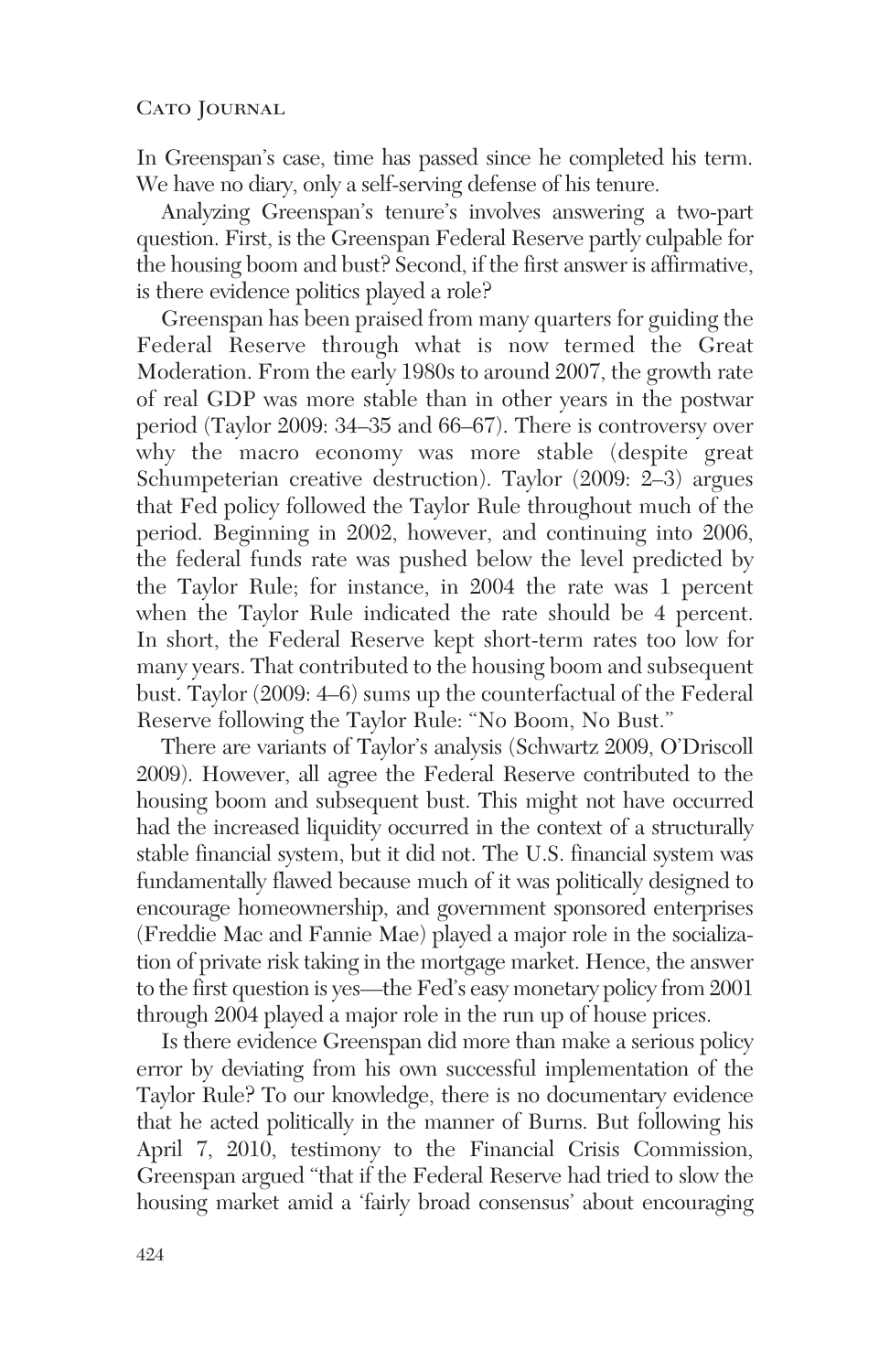homeownership, 'the Congress would have clamped down on us'" (*New York Times* 2010).

Greenspan's tantalizing tidbit supports the point of this article. We are not focused on tawdry episodes in which an errant chairman put the Federal Reserve into the service of a president's re-election campaign as under the Burns Federal Reserve. Our thesis is that the Federal Reserve does not operate independently of other parts of government. Greenspan's remarks, admittedly not fleshed out, reveal that the Federal Reserve is not de facto independent. The Greenspan period also amplifies Friedman's warning (Friedman 1962: 50) that vesting so much power in the hands of so few, whether they are motivated by political or nonpolitical considerations, is not consistent with a central bank aimed at achieving price stability.

Bernanke became chairman on February 1, 2006. He had served for a little less than three years as a governor, 2002–05. He then moved to the Council of Economic Advisers before moving back to the Federal Reserve. The housing boom was already under way. Indeed, in retrospect housing peaked in early 2006. Housing finance was being driven by refinancings, and interest rates were on the rise. As Greenspan's successor, Bernanke would normally be held accountable only for how he handled the collapse and not for the prior monetary-driven boom. But during his tenure as governor, he strongly supported Greenspan's expansionary monetary policy. Indeed, by some accounts, he was the policy's architect.

Let us turn, however, to his handling of policy beginning in 2006. We reviewed his semi-annual monetary reports, testimony to Congress, other testimony, and speeches. We came away with the sense that he was always about six months behind events. Private sector analysts were calling a major downturn in housing and problems in the financial sector before the chairman recognized them.

Considering Bernanke's academic background, we looked for an emphasis on the long run and the fundamental economic determinants of sustainable growth and low inflation. Instead we saw a focus on the short run and even ephemera. As an example of the latter, we point to his commentaries in 2006 on the hurricane season of the previous year and the federal payments to victims. It is difficult to imagine a more transitory event, and we marveled that the head of a central bank would get into such a discussion.

The short-run focus suggests to us that the chairman has been captured by the Board of Governors' staff, whose forecasts assume a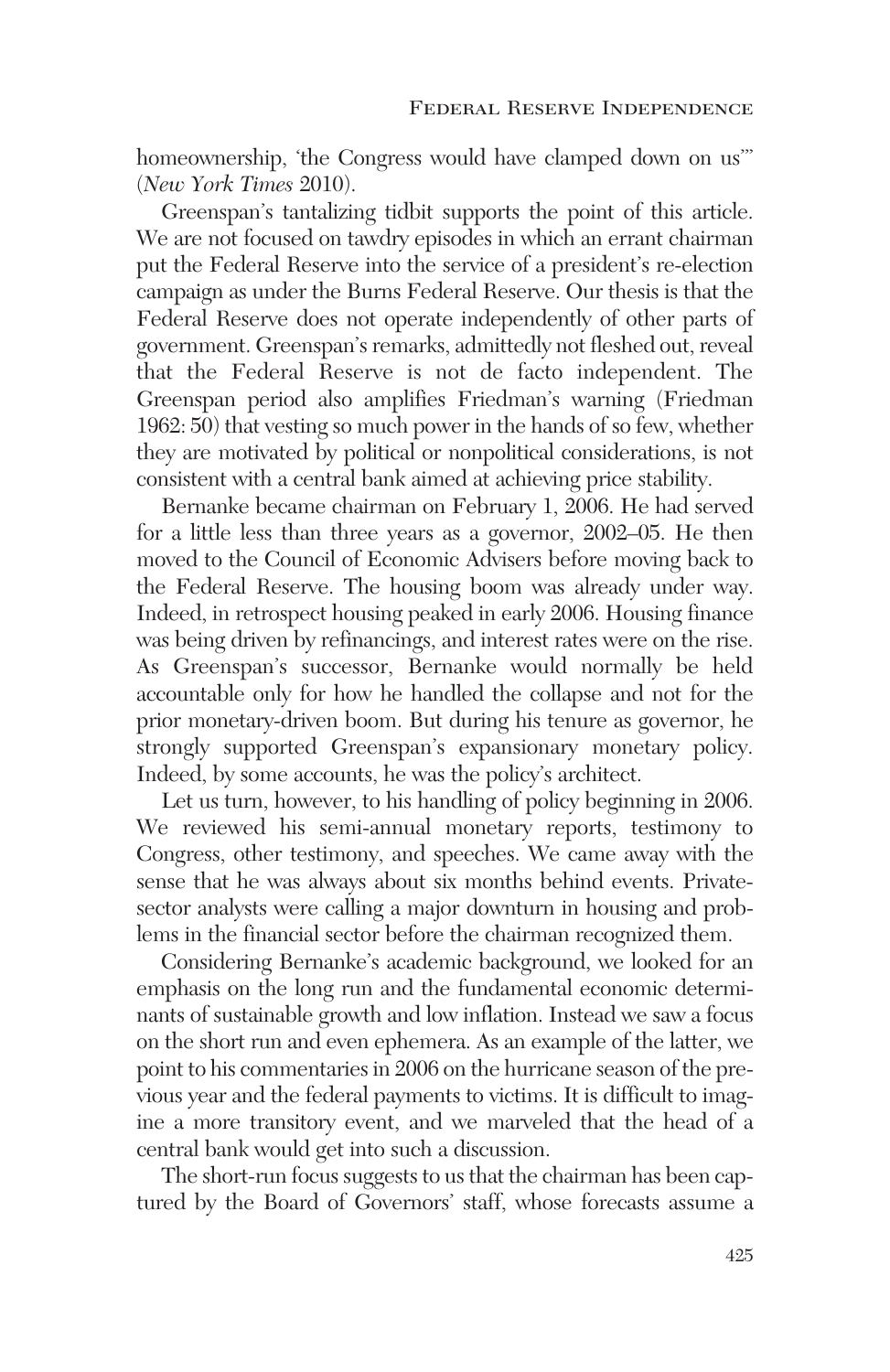temporary tradeoff between inflation and unemployment, rather than bringing much-needed changes to the bureaucracy. It is likewise difficult to understand the decision of the Fed to adopt an industrial policy to support the housing market with open market purchases of almost \$1 trillion in Freddie and Fannie debt and mortgage-backed bonds representing almost 50 percent of the Fed's securities portfolio.

The decision by the Federal Open Market Committee at its September 2012 meeting to initiate another round of purchases of mortgage-backed securities is difficult to understand in the context of almost four years of unprecedented easy monetary policy. In the context of a mortgage market in which 90 percent of the new mortgages are being purchased or guaranteed by the government and in which at least 50 percent of the government deficit is being monetized by bond purchases, the concept of central bank independence to pursue price stability is becoming a quaint concept of an earlier age.

By contrast, both Volcker and Greenspan on multiple occasions chided Board staff for their forecasts based on the supposed shortrun tradeoff between inflation and unemployment. Bernanke has apparently embraced the Phillips Curve and staff forecasts based on it (Meltzer 2012: A13). Most importantly, Bernanke was late to the game on the housing downturn and crisis in housing finance. For instance, in his July 2008 report to Congress, he certainly acknowledged problems in subprime mortgages and the bailout of Bear Stearns. But he also observed that in the second quarter "financial market conditions improved somewhat." That turned out to be excessively optimistic as it came on the eve of what amounted to conservatorship for Fannie Mae and Freddie Mac; the September 15, 2008, bankruptcy filing of Lehman Brothers; and the collapse and federal takeover of Fannie Mae and Freddie Mac. This was a sad performance for the head of an institution that prides itself on its knowledge of the financial sector and believes it has superior forecasting abilities. How is such an institution to serve as regulator of systemic risk when it failed to predict the Great Recession?

The Fed's emphasis on the short run is a systemic policy failure, long noted by monetary historians such as Friedman, Schwartz, and Meltzer. By focusing on the short run, policymakers *inevitably* subject themselves to political pressures to address short-run economic phenomena, which the central bank is ill-equipped to do. Friedman's analysis of long and variables lags in monetary policy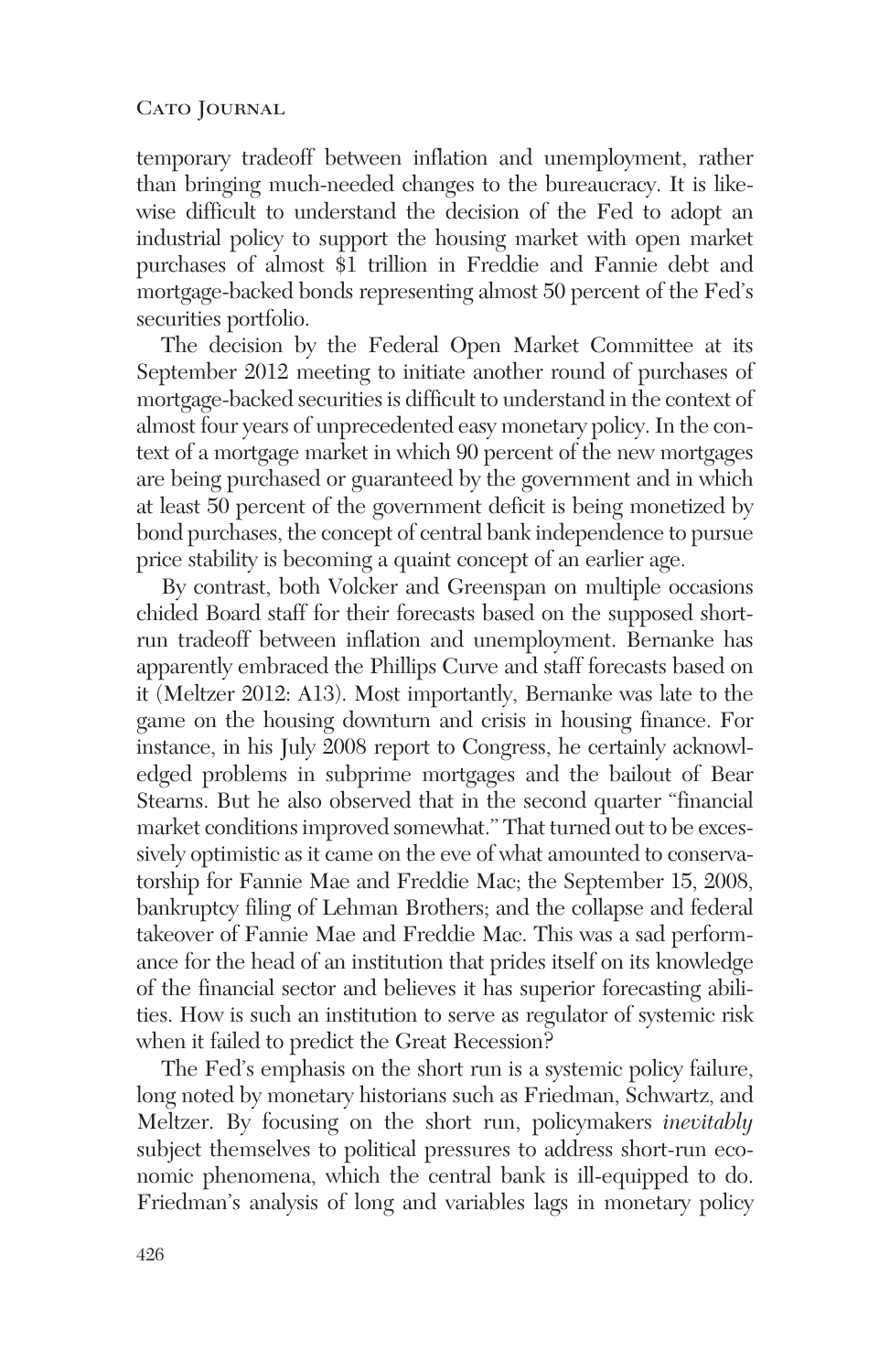(Friedman 1961) and his 1967 AEA presidential address on the role of monetary policy (Friedman 1968) are as relevant today as they were almost a half century ago. Bernanke from time to time acknowledges lags in monetary policy but has ignored them in practice.

The failure to forecast the biggest financial crisis since the Great Depression undermines any claim by the Federal Reserve to be able to engage in discretionary, macroeconomic stabilization policy. That failure (and many others) is the practical argument for the kind of long-run policies advocated by Friedman, Meltzer, and Taylor—as well as by former Federal Reserve bank presidents such as Lee Hoskins and Jerry Jordan, and current presidents such as Charles Plosser, Jeffrey Lacker, and Richard Fisher.

It is difficult to overestimate how the focus on the short run exposes the Federal Reserve to political pressure and puts it in the bind that Greenspan described. The Fed under Bernanke has become more focused on quick economic fixes for long-term problems. After being behind the curve in 2008, Bernanke supplied multiple rounds of liquidity to the financial sector. True liquidity crises are relatively short-lived, measured in days and weeks rather than months and certainly not years. There was a serious liquidity crisis after Lehman's failure and the Federal Reserve responded appropriately. QE1 was not even implemented until November 2008, however, and ended only in March 2010. Then QE2 was implemented in November 2010 and lasted through June 2011. Now an open-ended QE3 is being implemented. The liquidity crisis was likely over before the first QE was put in place.

What is in short supply today is not liquidity, of which there is abundance in the financial system, but capital and solvency. Banks and other financial institutions were severely damaged by the financial crisis. Their balance sheets have yet to be completely repaired and they continue to deleverage. Liquidity is not a substitute for capital. Neither the Bush nor Obama administration has wanted to take the serious measures needed to address weakened and insolvent financial institutions. Short-term lending becomes the substitute for long-term solutions.

The problem is even more acute at the moment in Europe, notably Spain, but our focus is the United States. The Troubled Asset Relief Program (TARP) was political theater, not a serious effort at recapitalizing U.S. banks. A serious effort would have more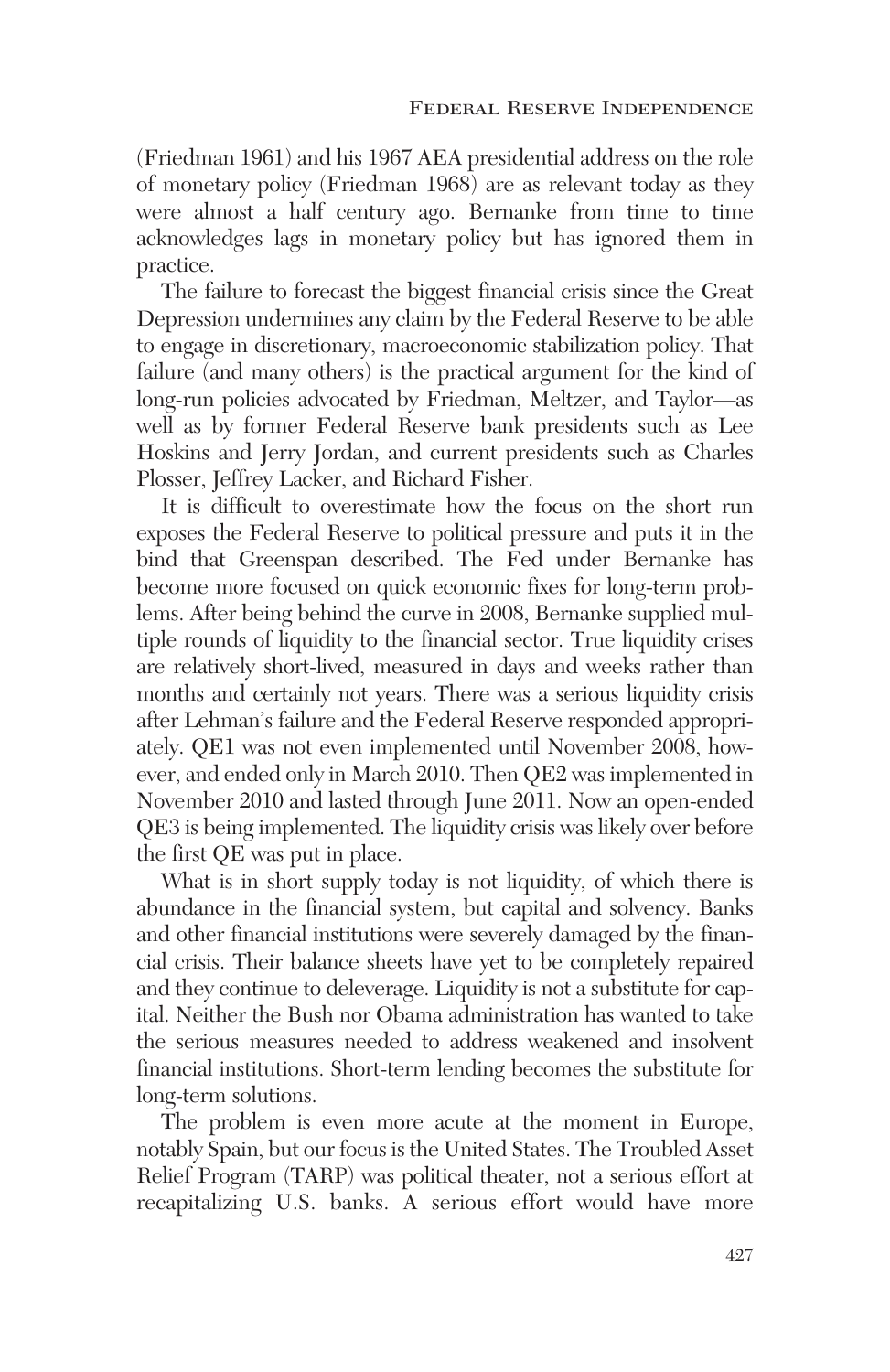resembled the Reconstruction Finance Corporation of the 1930s, in which taxpayers got a serious stake in bailed-out banks, on businesslike terms. The Federal Reserve was pushed into "doing something" when Congress or the administration would not act. Successive rounds of targeted lending to particular banks, particular sectors (e.g., housing), and even nonfinancial firms (e.g., automakers) is a form of fiscal policy (Lacker 2012). It is a covert way of transferring real resources to favored recipients without an appropriation. It is a dangerous precedent for the Fed because the Fed will only be called on to do more of it in the future. It is moral hazard in monetary policy. Moreover, whatever the original motivation for targeted lending, public choice theory tells us that it will be transformed into giveaways to favored constituencies. The central bank then becomes complicit in crony capitalism. That is how central banks operate in banana republics, not a constitutional republic. And the central bank's actions are always in the furtherance of the interests of the current administration, which makes the Fed not only political but partisan.

We do not question either Bernanke's motives or good intentions. In our judgment, however, he has moved the Federal Reserve institutionally into politics more than any other Federal Reserve chairman. Burns was an unusually politically sensitive individual who allowed his self-interest to dominate his public responsibility; however, the institution survived because of a shift in the political environment. Part of the reason is that the Burns Federal Reserve never strayed from conventional monetary policy into fiscal policy as the current leadership of the Federal Reserve has been so willing to drift. The Federal Reserve eventually got Paul Volcker as chairman, who broke the back of inflation, restored the institution's stature, and began the policy that resulted in the Great Moderation. Under Volcker and Greenspan, the Federal Reserve regained a degree of operational independence because it followed an implicit rule. The fact that it was not an explicit rule left it exposed to the risk of being politicized once again. And it has been.

The requirement to follow a rule is what gives a central bank independence from political pressures. Paradoxically, being bound by a rule is what makes a bank independent. If it wants the "freedom" of discretion, it will lose its independence. The rule can be a price rule (e.g., zero inflation), a rate rule (inflation targeting), or a commodity standard. The gold standard was a rule and helped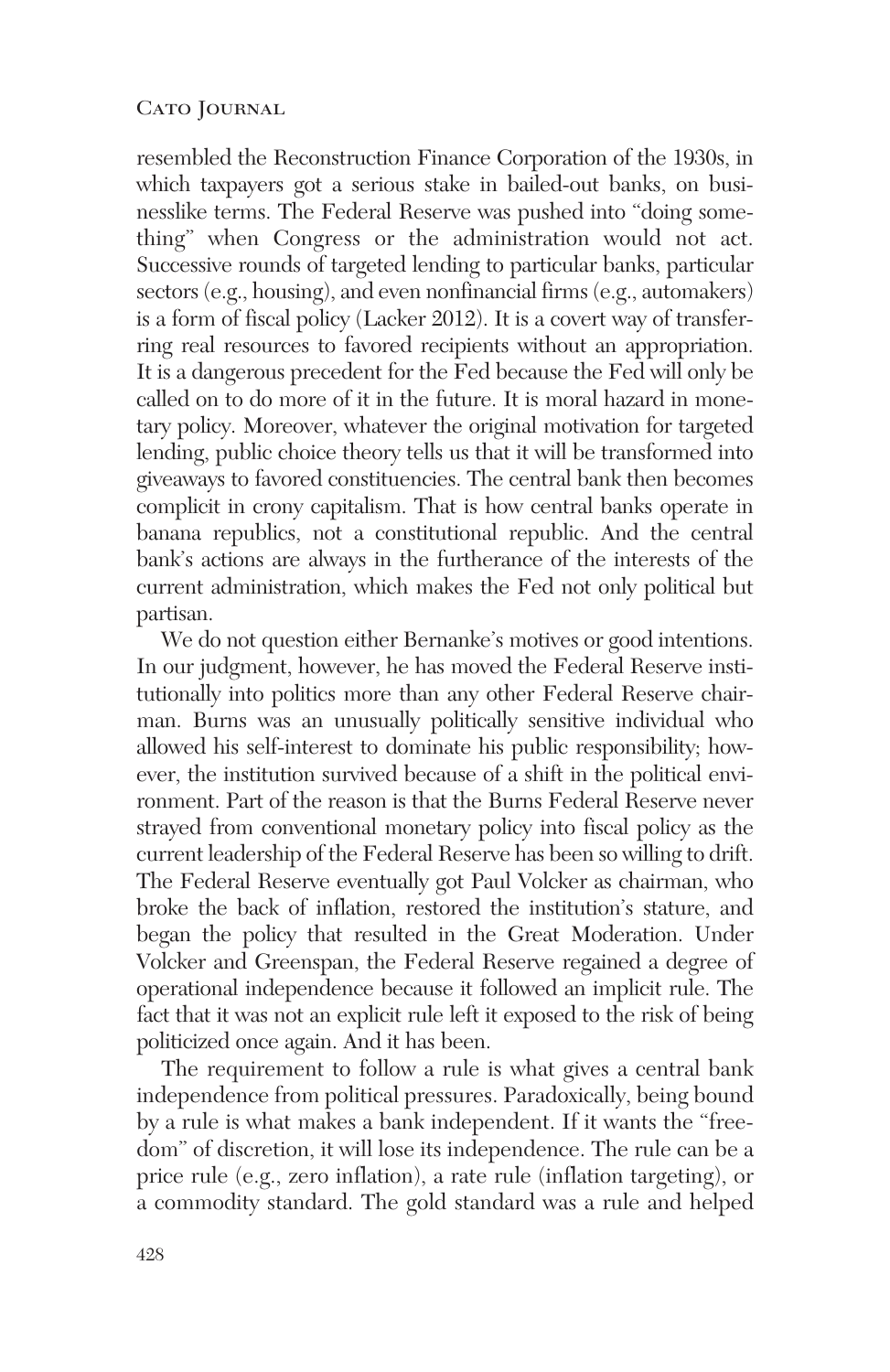the Federal Reserve resist congressional demands in the 1920s for a phony price rule to stabilize this or that price (typically agricultural prices). In fact, the Federal Reserve was pursuing a policy resembling one of price stability in the modern sense (stable prices overall). Meltzer (2003:181–92) provides much insight into that episode.

Central bank independence is intimately tied to rules that constrain the central bank to focus on price stability, preferably a legislated rule. Focus on the short term inevitably leads the central bank into the political thicket and the loss of de facto independence. Central bank independence is more easily lost than restored.

# The Statistical Foundation of the Modern View Is Flawed

The conventional view of central bank independence has become widely accepted because of publication of a large body of statistical evidence based on measures of central bank de jure independence that report statistically significant inverse correlations between the measures and inflation (e.g., Bade and Parkin 1982, 1988; Cukierman 1992; Cukierman, Webb, and Neyapti 1992; Alesina and Summers 1993; and Carlstrom and Fuerst 2009). Those results are now widely accepted and have become part of the normal presentation of central bank topics in macro and monetary economics textbooks. They constitute an important foundation of the modern view of central bank independence (e.g., Blinder 1998). A close review of the measures and the statistical evidence, however, suggests the empirical foundation is flawed and cannot be realistically be used to support the modern view.

A small but growing literature challenges the conventional view of central bank independence (Campillo and Miron 1997; Cargill 1995a, 1995b, 2013; Fujiki 1996; Goodfriend 2012; Issing 2012; Oatley 1999; Posen 1998). The following problems can be identified:

- 1. Correlations between de jure measures of central bank independence and inflation lack statistical robustness.
- 2. De jure measures are not as accurate as alleged. For example, in the case of the BOJ, there is a disconnect between some of the measures and de jure independence defined by the charter.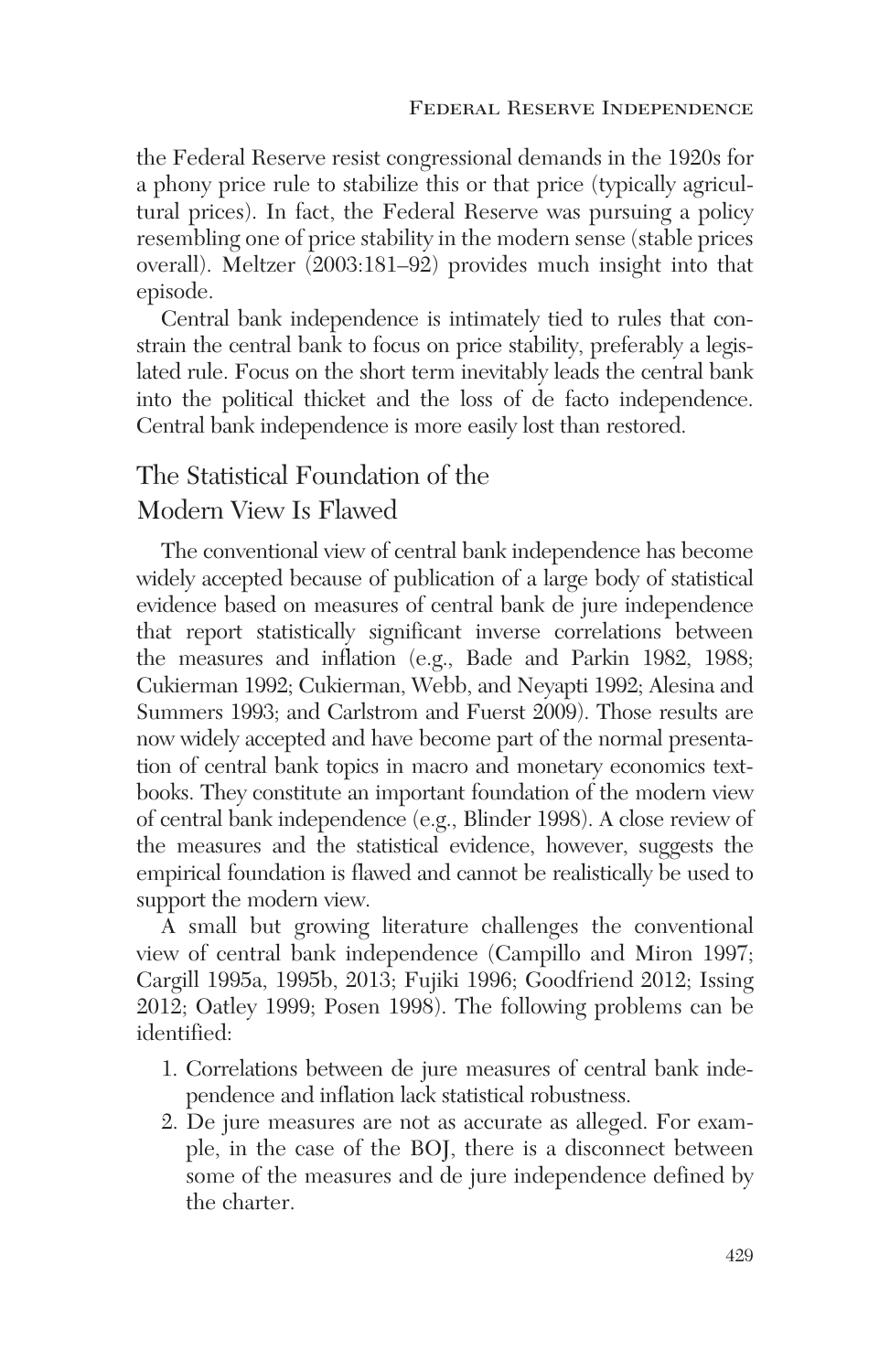- 3. De jure independence in many cases is a poor predictor of monetary policy outcomes. For example, the comparative inflation records of Japan and the United States through the 1980s contradict the conventional wisdom that independent central banks generate lower inflation rates.
- 4. The de jure relationship between the central bank and the government is frequently a misleading indicator of the de facto relationship (Mayer 1976). A de facto measure of independence is the appropriate foundation to determine the relationship between institutional design and central bank policy outcomes.
- 5. The widely cited measures of de jure independence are of limited use in establishing a relationship between central bank institutional design and price stability because they do not measure or even approximate de facto independence.
- 6. There are a small number of researchers attempting to differentiate between de jure and de facto independence (e.g., Cukierman 1992; Cukierman, Webb, and Neyapti 1992; and Fry et al. 2000). However, de facto independence is difficult to quantify, and even if one can generate a de facto measure such as presented in Fry et al.—the measure is necessarily time dependent.
- 7. The low level of econometrics used in estimating the correlations between de jure based measures of central bank independence and inflation pales in comparison to the normal econometric standards used by researchers in monetary economics, especially given the broad generalizations drawn from the empirical literature for the modern view of central banking.

## Conclusion

A small group of scholars has been critical of the conventional view of central bank independence, especially the widely accepted correlations between measures of central bank independence and inflation. Cargill (2013), in particular, argues the literature has conflated de facto and de jure independence and, from a de jure perspective, misidentified the degree of independence. De facto independence changes over the sample periods, and as such the use of indexes that are constant over long periods of time lack empirical power.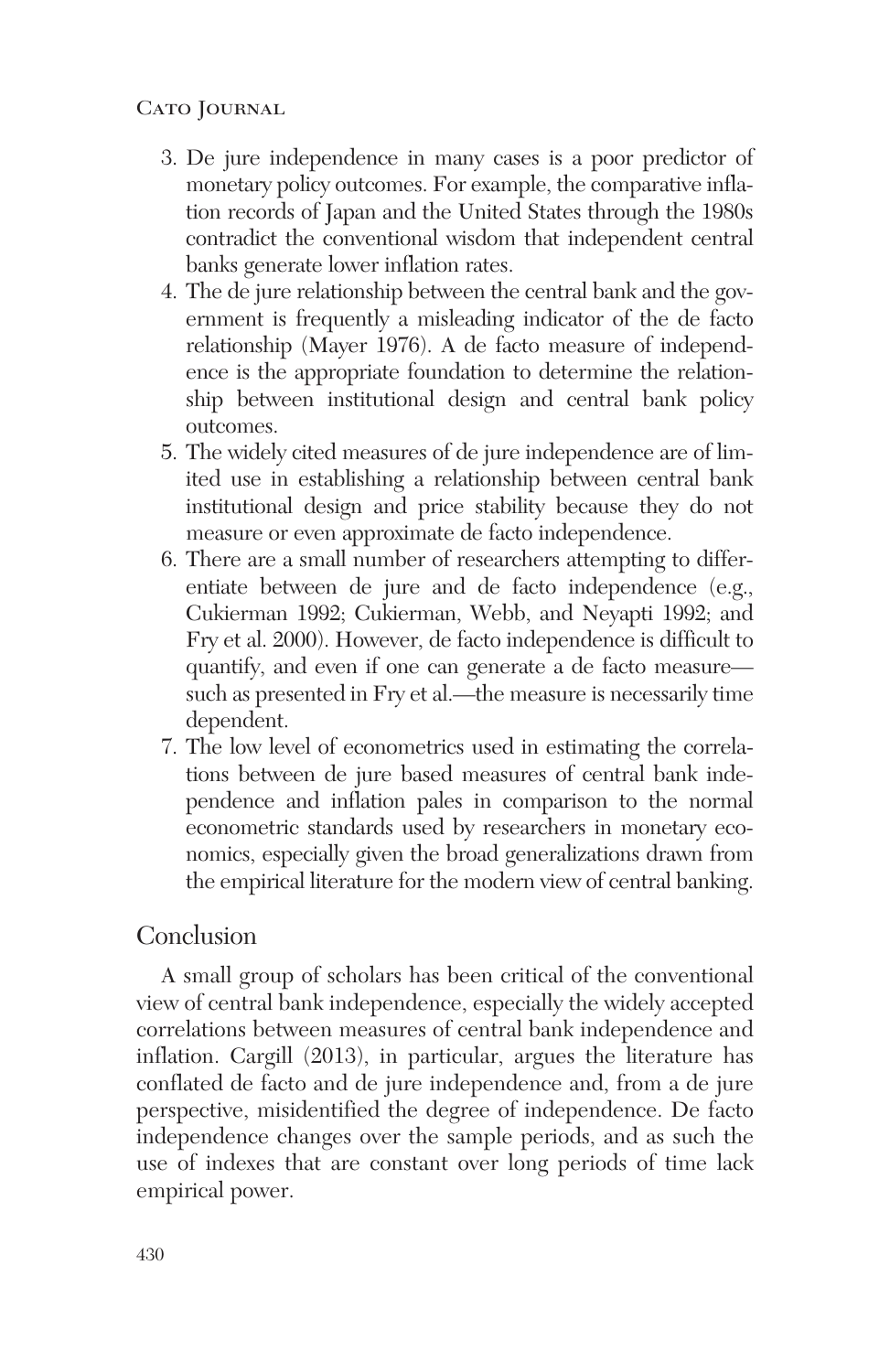This article focuses on de facto Fed independence over its postwar history relying on the excellent history provided by Meltzer and extended to include material drawn from the diary of Arthur Burns and the recent actions of the Bernanke Fed.<sup>2</sup>

The Fed was appropriately constrained by fiscal dominance in both great wars. It was independent under the modified gold standard in the 1920s because of a rule. It gained operational independence after the 1951 Accord, but lost that independence starting with William McChesney Martin in the early 1960s and especially Burns in the 1970s. Paul Volcker and Alan Greenspan reestablished de facto independence in terms of focusing on price stability with an implicit adoption of the Taylor Rule. It has surely lost any meaningful independence under Ben Bernanke.

At no time has the Federal Reserve or any central bank been entirely free of political pressure. Sometimes it seeks the protection of one branch of government to shield it from pressure by another. That happened under Volcker and President Reagan. It thus makes itself more dependent in one sense, in order to preserve its independence in another and, as a result, there is no possibility of uniquely categorizing the Fed as independent or dependent over a period as comparatively short as the post-Accord era. Any measure of independence must be time- and personality-dependent, but such a time variant measure is not readily apparent. The Fed was a different institution under Martin, Burns, Volcker, and Greenspan—and is clearly different under Bernanke.

Indeed, this reality gives credence to Milton Friedman's condemnation of the idea of an independent central bank. He noted that the system inevitably makes "important policy actions highly dependent on accidents of personality," a point we have tried to document. Friedman (1962: 50) further argued that "any system which gives so much power and so much discretion to a few men . . . is a bad system."

More than 50 years since Friedman offered that judgment, many researchers still adhere to the view that independent central banks have superior performance. There are two problems with this view. It is inconsistent with a close review of the history and political

<sup>2</sup> Cargill (2011) reviews Meltzer's history.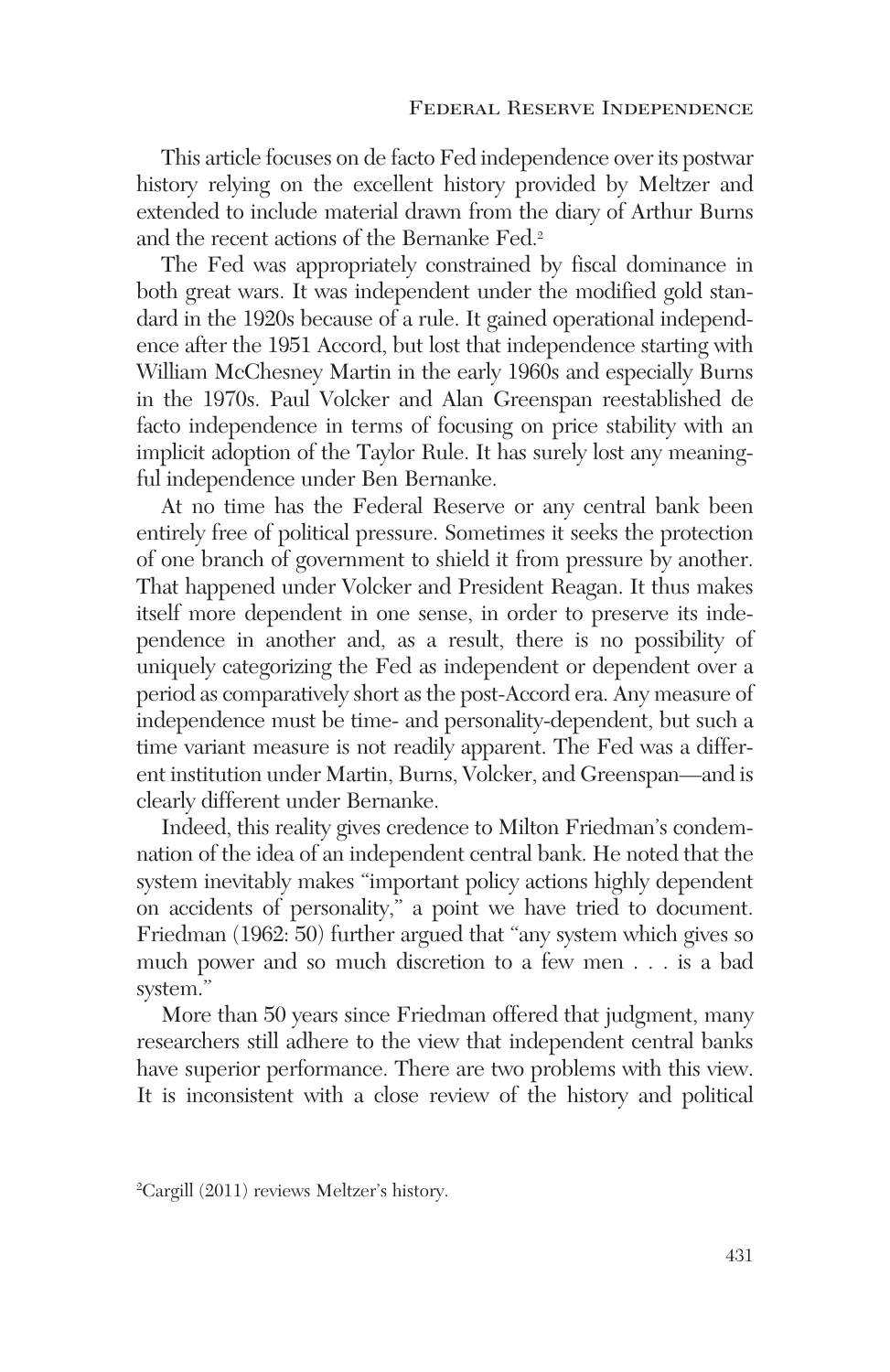environment in which central banks conduct policy, and the statistical foundation of the view is fundamentally flawed. In the case of the Fed, despite its high measure of de jure independence, the years in which the Fed might be said to have operated independently of government are comparatively few in number and certainly do not encompass the entire post-Accord era as is frequently presented in the literature.

The idea that the Fed was independent in any coherent or consistent sense over the entire post-Accord era is a myth. We suggest the myth of independence also applies to central banks in general. It is difficult to accept central banking independence in the absence of a price or inflation rule. Hence, the modern view of central bank independence is more myth than reality.

## References

- Alesina, A., Summers, L. H. (1993) "Central Bank Independence and Macroeconomic Performance: Some Comparative Evidence." *Journal of Money, Credit and Banking* 25 (May): 151–62.
- Bade, R., and Parkin, M. (1982) "Central Bank Laws and Monetary Policy." University of Western Ontario, Unpublished Manuscript. (1988) "Central Bank Laws and Monetary Policy." University of Western Ontario, Unpublished Manuscript. Available at http://economics.uwo.ca/faculty/parkin.
- Blinder, A. S. (1998) *Central Banking in Theory and Practice*. Cambridge, Mass.: MIT Press.
- Buchanan, J. M., and Wagner, R. E. (1977) *Democracy in Deficit: The Political Legacy of Lord Keynes.* New York: Academic Press.
- Campillo, M., and Miron, J. A. (1997) "Why Does Inflation Diverge across Countries?" In C. D. Romer and D. H. Romer (eds.) *Reducing Inflation: Motivation and Strategy*. Chicago: University of Chicago Press.
- Cargill, T. F. (1979) "Clark Warburton and the Development of Monetarism since the Great Depression." *History of Political Economy* 11 (3): 425–49.

(1989) *Central Bank Independence and Regulatory Responsibilities: The Bank of Japan and the Federal Reserve*. Salomon Brothers Center for the Study of Financial Institutions. New York: New York University.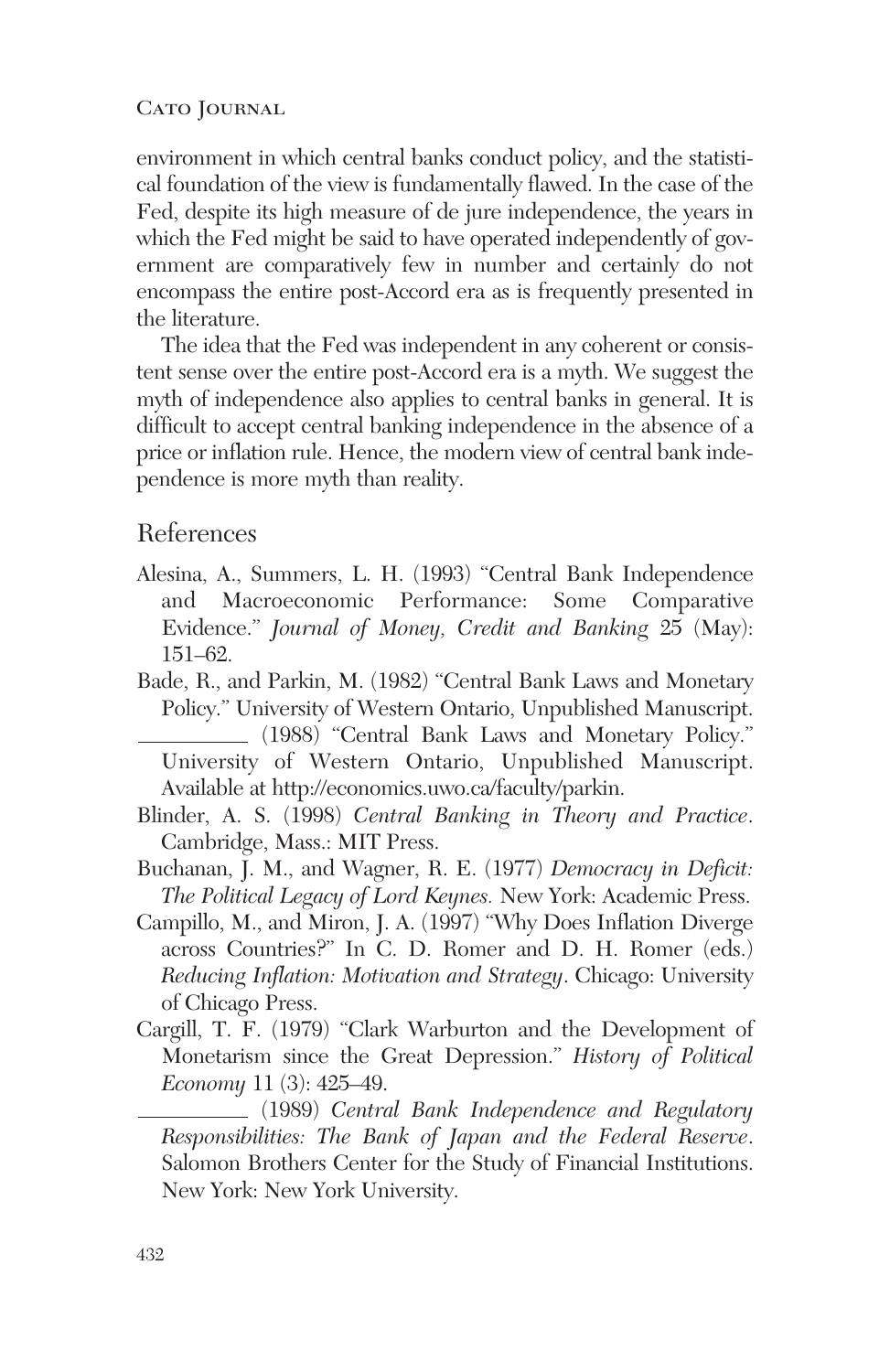(1995a) "The Statistical Association between Central Bank Independence and Inflation." *Banca Nazionale del Lavoro Quarterly Review*, (June): 159–172.

(1995b) "The Bank of Japan and Federal Reserve: An Essay on Central Bank Independence." In K. D. Hoover and S. M. Sheffrin (eds.) *Monetarism and the Methodology of Economics: Essays in Honour of Thomas Mayer*. Cheltenham, UK: Edward Elgar.

(2011) "Meltzer's History of the Federal Reserve: A Review Essay." *International Finance* 14: 183–207.

(2013) "A Critical Assessment of Measures of Central Bank Independence." *Economic Inquiry* 51 (1): 260–72.

- Carlstrom, C. T., and Fuerst, T. S. (2009) "Central Bank Independence and Inflation: A Note." *Economic Inquiry* 47 (January): 182–86.
- Cukierman, A. S (1992) *Central Bank Strategy, Credibility, and Independence: Theory and Evidence*. Cambridge, Mass.: MIT Press.
- Cukierman, A.; Webb, S.; and Neyapti, B. (1992) "Measuring the Independence of Central Banks and Its Effect on Policy Outcomes." *World Bank Economic Review* 6 (3): 353–98.
- Ferrell, R. H., ed. (2010) *Inside the Nixon Administration: The Secret Diary of Arthur Burns, 1969–1974.* St. Lawrence, Kans.: University Press of Kansas.
- Friedman, M. (1961) "The Lag in Effect of Monetary Policy." *Journal of Political Economy* 69 (October): 447–66.
	- (1962) *Capitalism and Freedom.* Chicago: University of Chicago Press.

(1968) "The Role of Monetary Policy." *American Economic Review* 58 (1): 1–17.

- Friedman, M., and Schwartz, A. J. (1963) *A Monetary History of the United States, 1867–1960.* Princeton, N.J.: Princeton University Press.
- Fry, M.; Julius, D.; Mahadeva, L.; Roger, S.; and Sterne, G. (2000) "Key Issues in the Choice of Monetary Policy Framework." In L. Mahadeva and G. Sterne (eds.) *Monetary Policy Frameworks in a Global Context.* London: Routledge.
- Fujiki, H. (1996) "Central Bank Independence Indexes in Economic Analysis: A Reappraisal." Bank of Japan *Monetary and Economic Studies* 14 (December): 79–101.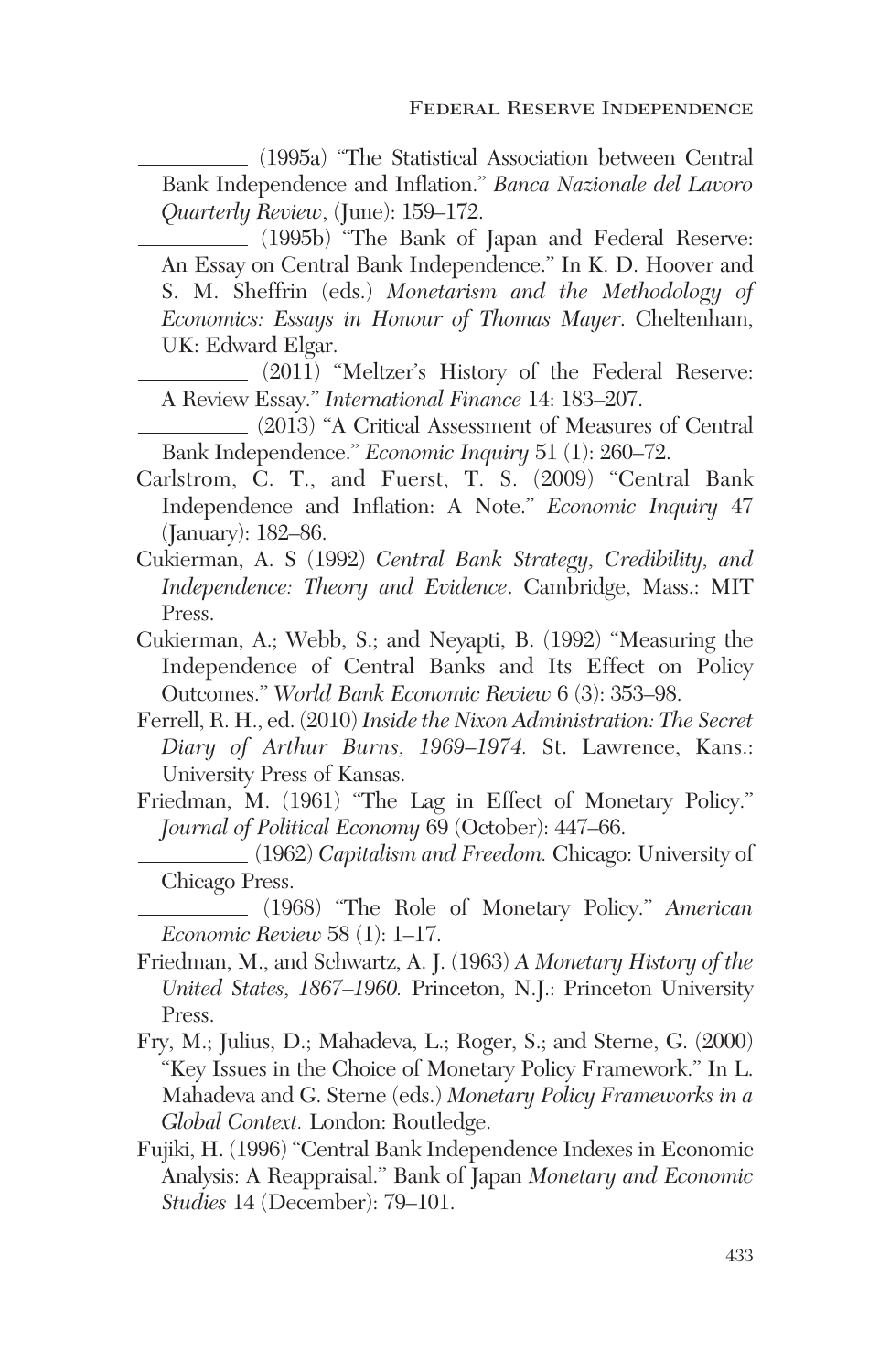- Goodfriend, M. (2012) "The Elusive Promise of Independent Central Banking." Bank of Japan *Monetary and Economic Studies* 30 (November): 39–54.
- Issing, O. (2012) "Central Banks: Paradise Lost." Bank of Japan *Monetary and Economic Studies* 30 (November 2012): 55–74.
- Kohn, D. L. (2009) "Federal Reserve Independence." Testimony presented before the subcommittee on Domestic Monetary Policy and Technology, Committee on Financial Services, U.S. House of Representatives (9 July).
- Kolko, G. (1963) *The Triumph of Conservatism.* New York: Free Press.
- Lacker, J. M. (2012) "Understanding the Interventionist Impulse of the Modern Central Bank." *Cato Journal* 32 (Spring/Summer): 247–53.
- Mayer, T. (1976) "Structure and Operations of the Federal Reserve System: Some Needed Reforms." In *Compendium of Papers Prepared for the Financial Institutions and the Nation's Economy Study*. Committee on Banking, Currency and Housing, 94th Congress, Second Session. Washington: GPO.
- Meltzer, A. H. (2003) *A History of the Federal Reserve, Volume 1: 1913–1951*. Chicago: University of Chicago Press.
	- (2009) *A History of the Federal Reserve, Volume 2: 1951–1986*. Chicago: University of Chicago Press.
	- (2012) "What's Wrong with the Federal Reserve?" *Wall Street Journal* (9 July): A13.
- *New York Times* (2010) "Times Topics: Alan Greenspan" (7 April).
- Oatley T. (1999) "Central Bank Independence and Inflation: Corporatism, Partisanship, and Alternative Indices of Central Bank Independence." *Public Choice* 98: 399–13.
- O'Driscoll Jr., G. L. (2009) "Money and the Present Crisis." *Cato Journal* 29 (1): 167–86.
- Pollock, R. L. (2012) "Memo to Romney: Expand the Pie." Weekend Interview with George Shultz. *Wall Street Journal* (14–15 July): A11.
- Posen, A. (1998) "Do Better Institutions Make Better Policy?" *International Finance* 1 (October): 173–205.
- Santoni, G. J. (1986) "The Employment Act of 1946: Some History Notes." Federal Reserve Bank of St. Louis *Review* (November): 5–16.